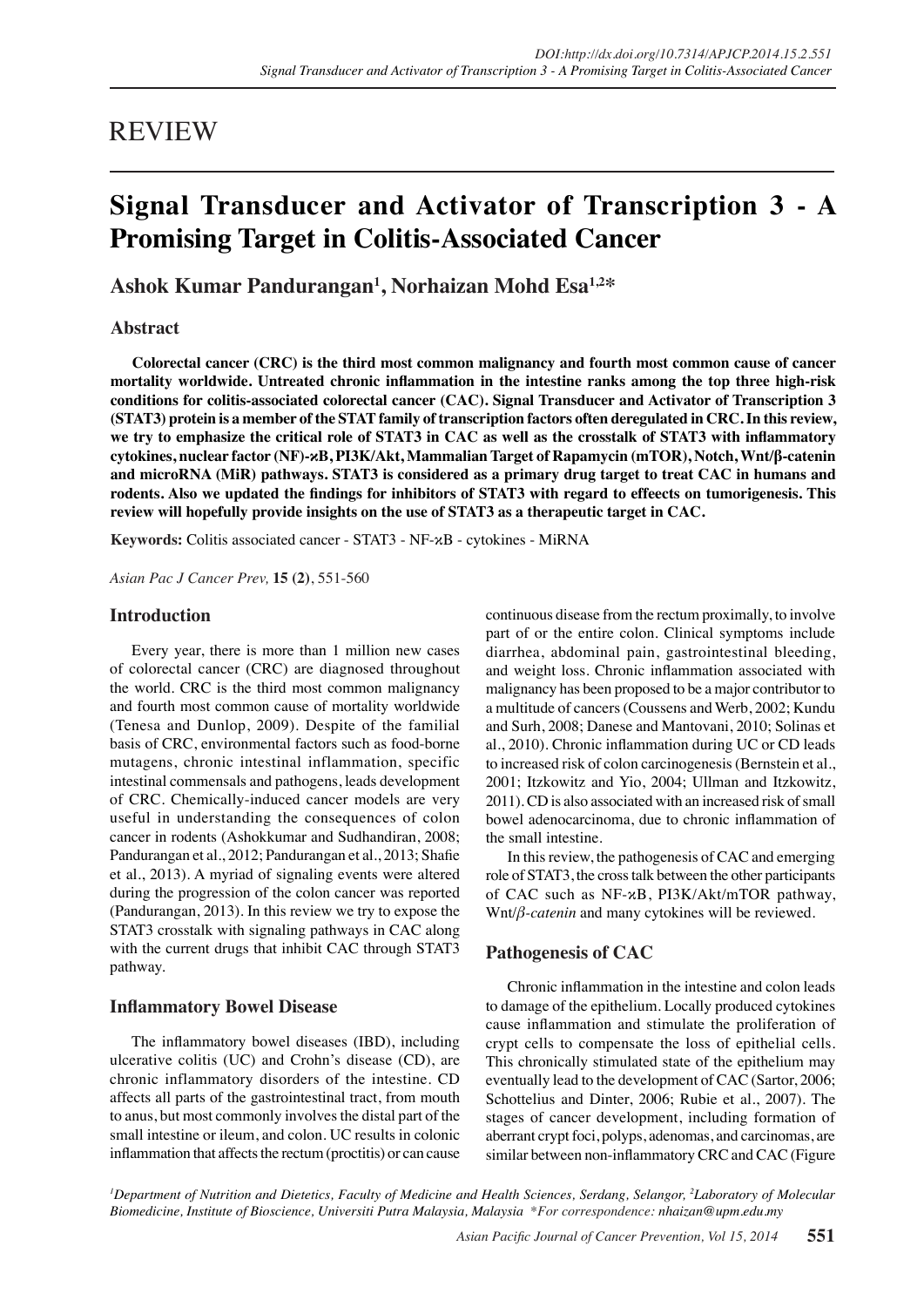

**Figure 1. Mechanism of Colitis Associated Cancer Development.** (A): The stages of cancer development, including formation of aberrant crypt foci, polyps, adenomas, and carcinomas, are similar between non-inflammatory CRC and CAC. However, some different pathogenic sequences have been proposed for CAC, including chronic inflammation and injurydysplasia carcinoma that arises without the formation of welldefined adenoma. Common genetic and signaling pathways, such as Wnt/β-catenin, K-ras, p53 and TGF-β are altered in sporadic CRC and CAC, although the timing of p53 and APC inactivation and K-Ras activation can be different between CRC and CAC

1). However, some different pathogenic sequences have been proposed for CAC, including chronic inflammation and injury-dysplasia carcinoma that arises without the formation of well-defined adenoma. Common genetic and signaling pathways, such as Wnt/*β-catenin*, K-ras, p53 and transforming growth factor (TGF)-β are altered in sporadic CRC and CAC, although the timing of p53 and *adenomatous polyposis coli (APC)* inactivation and K-Ras activation can be different between CRC and CAC (Sheng et al., 1998; Lakatos and Lakotas, 2008). Aberrant activation of inflammatory cytokines, transcription factors such as NF-κB and STAT3 were in the early stage of CAC (Sakamoto et al., 2009; Yu et al., 2009).

## **Animal Models of CAC**

The classic and widely using model to induce CAC in rodents is azoxymethane (AOM) and dextran sodium sulfate (DSS). Many researchers use AOM, 1,2-dimethylhydrazine (DMH, a precursor of AOM) , and/ or methyl azoxy methane (MAM) acetate in the animal models of CRC (Ward, 1974). The spectrum of AOMinduced epithelial lesions resembles those of the various types of neoplastic lesions in human CRC. In addition, AOM-induced CRC appears to follow the concept in which tumor initiation is followed by tumor promotion and progression in a sequential manner. Specifically, AOM induces the onset of ACF, as the precursor lesion and Mucin depleted foci (Ashokkumar and Sudhandiran, 2008; Norazalina et al., 2010; Pandurangan et al., 2012) followed by the onset of adenocarcinoma (Ashokkumar and Sudhandiran, 2011; Shafie et al., 2013) most often of the distal colon, and, finally, metastasis to mesenteric lymph nodes and liver (Reddy, 2004).

AOM is metabolized in the liver into MAM and this reaction is catalyzed by the enzyme cytochrome P450 E1 (Sohn et al., 1991). Metabolic activation of MAM to a highly reactive electrophile (methyl diazonium ion) occurs in liver and colon, which is known to elicit oxidative stress. This ultimate electrophile can methylate cellular

nucleophile, such as DNA, causing alkylating damage (Fiala et al., 1987). These acquired mutations to DNA, then accumulate to cause cell proliferation leading to CRC.

DSS is a synthetic sulfate polysaccharide, and it was reported that repeated DSS exposure can cause chronic inflammation, thereby it resembles like IBD. Administration of DSS after AOM injection; strongly promotes tumorigenesis in colon. Experimental animal will be given a single intraperitoneal injection of AOM (10 mg/kg initial body weight) on Day 1 to induce colon cancer. Experimental mice will be given three cycles of 2% DSS in drinking water for 7 days followed by 2 weeks of consumption of free water. Mice will be sacrificed 7 days after the final 2% DSS administration (Okayasu et al., 1996).

## **Oxidative Stress**

Chronic inflammation is linked to cancer development in a number of organs. Chronic inflammatory conditions of the gastrointestinal tract, such as Barrett esophagus, chronic gastritis, and chronic pancreatitis confer a predisposition to malignancy (Genta, 2003; Zhang et al., 2009; McKay et al., 2008). One mechanism whereby inflammation may contribute to the development of cancer is through the production of reactive oxygen and nitrogen species that can cause oxidative damage to DNA, proteins, and lipids. A study of multiple inflammation linked cancers, including CAC, found increased levels of oxidative damage specifically at cancer sites (Kawanishi et al., 2006). Continuous cytokine exposure induces an iNOS dependent up-regulation of ROS production and DNA instability (Seidelin and Nielsen, 2005), that leads to cancer. Hence, Oxidative stress plays a crucial role in the development of CAC from chronic inflammation.

#### **Regulation of STAT3 Pathway**

The STAT3 protein is an important member of the STAT family of transcription factors that are initially located in the cytoplasm of the cell in their inactive form. After stimulation by extracellular signals, such as cytokines, Janus kinases (JAKs), growth factors and hormones, are activated and then induce the phosphorylation of STAT3 at tyrosine residue 705 (Y705) (Buttner et al., 2002). Phosphorylated STAT3 (p-STAT3) proteins dimerize via their Src-homology(SH)-2 domains, and translocate into the nucleus and transcripts the expression of several critical genes involved in cell cycle progression, proliferation, migration and invasion, and cell survival (Buttner et al., 2002).

Inflammation and cancer are functionally linked by intrinsic, STAT3-dependent autocrine feedback loops in neoplastic epithelium and extrinsic, feed forward and often reciprocal interactions between tumor, stromal and inflammatory cells that collectively make up the microenvironment. The ubiquitous expression of gp130 and the capacity of STAT3 to stimulate its own transcription as well as that of gp130 ligands also provide several amplification loops between the different cell types. Furthermore, limited responsiveness to IL-6 and IL-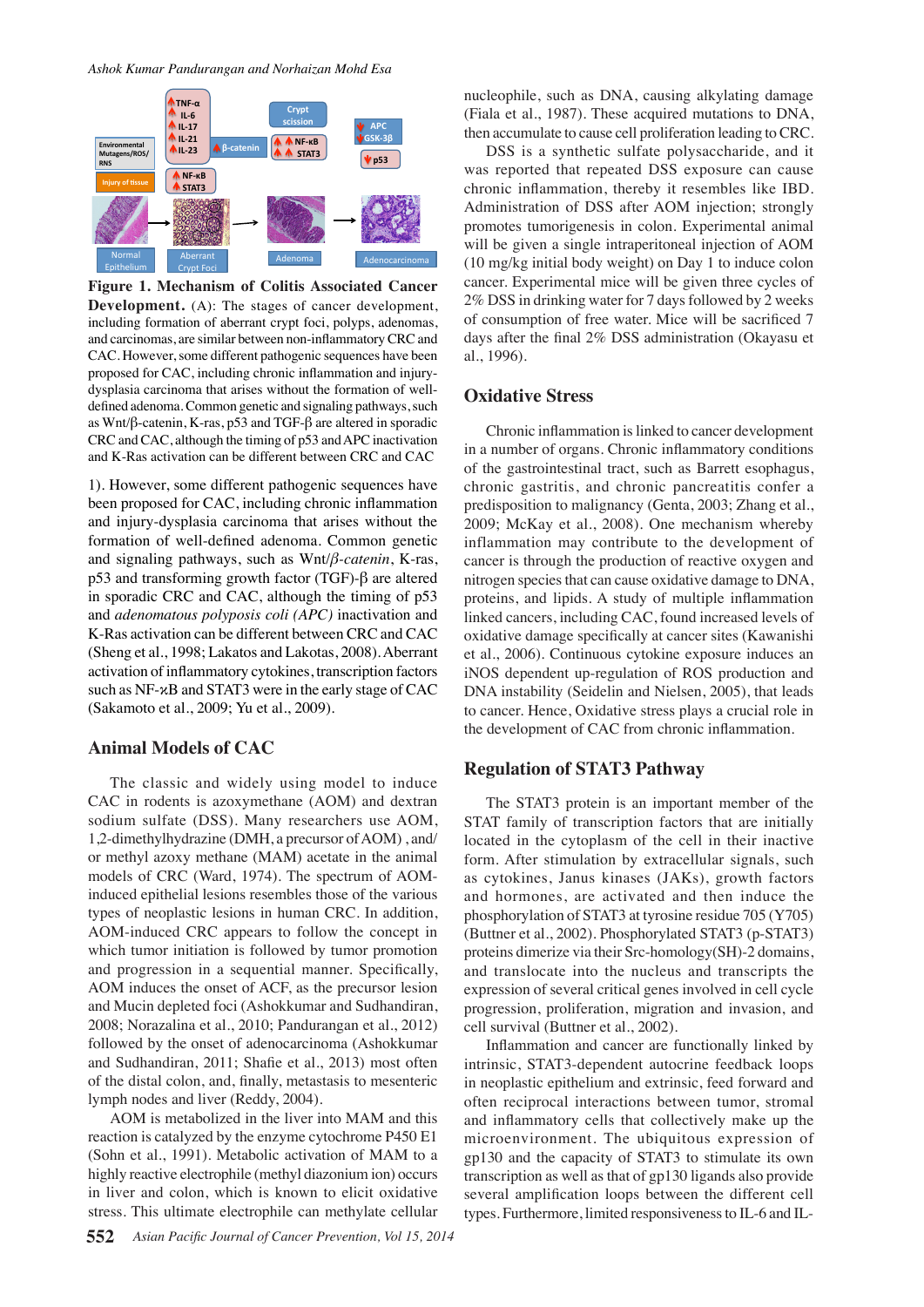11 imposed by restricted expression of the ligand-specific receptor α-subunits can be overcome by IL-6-transsignaling. Excessive cell-intrinsic STAT3 activation is also triggered by oncogenic events from (epi-genetic activation of positive regulators such as receptor Tyrosine kinases) and loss of function mutations of negative regulators such as SOCS3. Epithelial NF-κB and STAT3 are activated in response to the copiously present inflammatory cytokines IL-1, Tumor Necrosis Factor (TNF)-α and IL-6 which is released from Toll Like Receptor (TLR)-activated myeloid cell (macrophages), with IL-6 and IL-11 also contributed by tumor-associated stromal fibroblast and myo-epithelial cells. Meanwhile, release of IL-17 and IL-22 from mature Th17 cells provide an additional extrinsic link which results in excessive STAT3 activation in tumor cells.

The constitutive activation of STAT3 is frequently discovered in clinical samples from a wide range of human carcinoma and established human cancer cell lines, such as multiple myeloma, glioblastoma, colorectal and hepatocellular carcinoma (Buttner et al., 2002; Corvinus et al., 2005; Kusaba et al., 2005; Carlett-Falcone et al., 1999). The expression of STAT3 in colon adenoma was shown in Figure 2. The activated level of STAT3 was remarkably elevated in patients of CAC; along with STAT3 phosphorylation actively induced the anti-apoptotic genes including Bcl2 and Bcl-xl that also correlated with the tumor invasion, metastasis, and worse prognosis in CAC (Corvinus et al., 2005; Kusaba et al., 2005; Kusaba et al., 2006; Lassmann et al., 2007). Due to the remarkable role played by the STAT3 signaling pathway in intestinal inflammation and CRC, the STAT3 pathway was suggested to be primary and specific targeting pathway in selective therapeutic approach to CAC (Atereya and Neurath, 2008). Figure 3 shows the regulation of STAT3 with other key signaling pathways.

# **STAT3 Cross Talks**

STAT3 play a critical role in CAC by cross talk with other key signaling pathways involved in mediating inflammation and oncogenesis. Especially, NF-κB, PI3/ Akt/mTOR pathway, Notch pathway, Wnt/*β-catenin* and many cytokines.

# **Nuclear Factor -κB**

Nuclear factor (NF)-κB is a transcription factor, under basal condition it resides in the cytoplasm as a heterotrimer consisting of p50, p65, and IκBα. On activation, the IxB $\alpha$  protein, an inhibitor of NF- $\alpha$ B, undergoes phosphorylation, ubiquitination, and degradation. The subunits p50 and p65 are released to be translocate into the nucleus, and to the bind specific DNA sequences present in the promoters of various genes, and initiate transcription of its downstream targets. The kinase that causes the phosphorylation of  $I \times B\alpha$  is called  $I \times B\alpha$  kinase or IKK. Whereas IKKβ mediates the classic/canonical NFκB activation pathway, IKKα mediates the non-canonical pathway. The reason behind the activation of IKK is not well-understood. More than a 12 different kinases have



**Figure 2. Immunohistochemical Expression of PCNA, p-STAT3, pAkt, non-p-β-catenin, p65-NF-κB and Cyclin D1 in CAC.** Mice were induced with AOM/DSS for the period of 62 days, after that the colon was excised and fixed in 10% buffered formalin. After processing the tissues were embedded paraffin and cut into  $4 \mu$ M thick. Dewaxed slides were stained with respective primary antibodies (PCNA, p-STAT3, pAkt, non-p-β-catenin, p65-NF-κB and cyclin D1) and counter stained with hematoxylin. After dry, slides were photographed in a microscope attached with camera at different magnifications



**Figure 3. Regulation of Intracellular STAT3.** The ubiquitous expression of gp130 and the capacity of STAT3 to stimulate its own transcription as well as that of gp130 ligands (in particular IL-6) also provide numerous amplification loops between the different cell types. Furthermore, limited responsiveness to IL-6 imposed by restricted expression of the ligand-specific receptor α-subunits can be overcome by IL-6 transsignaling. Excessive cell-intrinsic STAT3 activation is also triggered by oncogenic events from (epi-genetic activation of positive regulators and loss of function mutations of negative regulators. The activated STAT3 cross talk with Akt/mTOR, miRs and stimulates the cell growth

been described that can activate IKK including Akt, mitogen-activated protein/extracellular signal-regulated kinase kinase kinase 1 (MEKK1), MEKK3, transforming growth factor-activating kinase 1, NF-κB-activating kinase, NF-κB-inducing kinase, protein kinase C, and the double-stranded RNA-dependent protein kinase. Various gene products that have been shown to mediate inflammation, cell survival, cell proliferation, invasion, angiogenesis, and metastasis are regulated by NF-κB (Aggarwal et al., 2009).

NF-κB has the ability to induce the expression of a large array of inflammatory mediators and its role as a core transcription factor in diverse immune responses, and NF-κB signaling has been recognized as a major pathway responsible for both inflammation-induced carcinogenesis (Figure 2) and anti-tumor immunity (Mantovani et al.,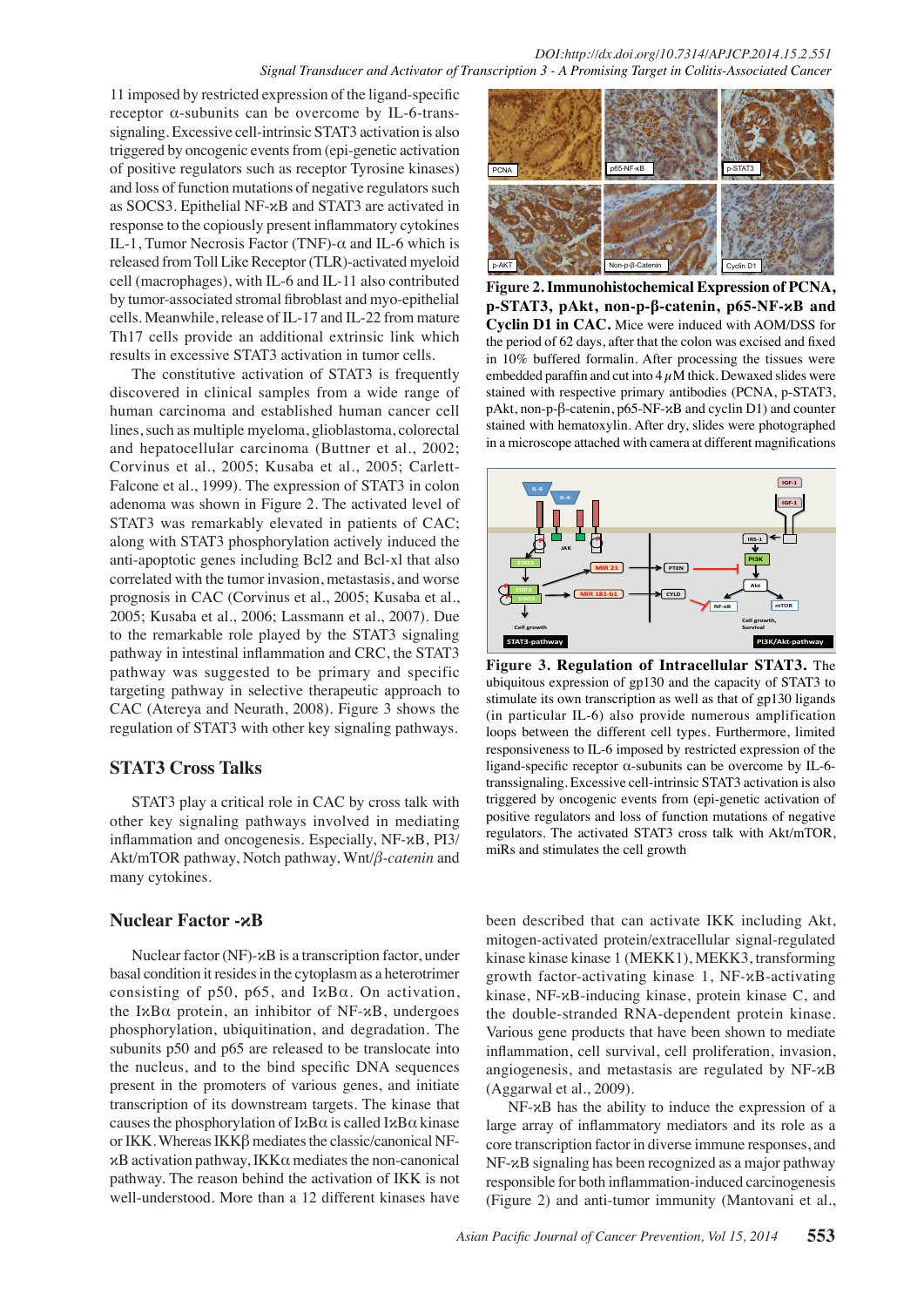2008; Karin and Greten, 2005; Pikarsky et al., 2004; Baud and Karin, 2009). Given their central roles in inflammation and cancer (Karin and Greten, 2005; Baud and Karin, 2009; Yu and Jove, 2004; Yu et al., 2007; Zhong et al., 1997; Bromberg et al., 1999) among other signaling STATs, particularly STAT3, is highly interconnected with NF-κB signaling (Lu and Stark, 2004; Bollrath et al., 2009; Grivennikov et al., 2009; Lee et al., 2009). There are striking parallels, as well as contrasts, between NF-κB and STAT3. Both proteins are not only persistently activated in cancer and essential for transducing cytoplasmic signals from extracellular stimuli, but they also function as nuclear transcription factors required for regulating genes involved in tumor proliferation, survival, angiogenesis and invasion, in addition to genes encoding key cancerpromoting inflammatory mediators (Karin and Greten, 2005; Baud and Karin, 2009; Yu and Jove, 2004; Yu et al., 2007; Darnell, 2002). NF-κB and STAT3 play a critical role in many cancers including, hepatic (He and Karin, 2011), prostate (Shanmugam et al., 2011), Lung (Tyagi et al., 2009) and breast cancer (Seo et al., 2012) which was evident from the previous reports.

It is mechanistically relevant that STAT3 interacts with NF-κB at several levels in a highly context-dependent manner. For example, several inflammatory factors encoded by NF-κB target genes, most notably IL-6, are important activators of STAT3 (Zhong et al., 1994; Ogura et al., 2008; Catlett-Falcone et al., 1999; Bollrath et al., 2009; Grivennikov et al., 2009). In tumors, STAT3 directly interacts with the NF-κB family member RelA, trapping it in the nucleus and thereby contributing to constitutive NF-κB activation in tumor (Lee et al., 2009). Ultimately, STAT3 and NF-κB also co-regulate numerous oncogenic and inflammatory genes (Darnell et al., 2002; Yu and Jove, 2004; Yu et al., 2007; Ogura et al., 2008; He and Karin, 2011). Continuous deregulation of these genes in tumor cells and the tumor microenvironment by persistently activated STAT3 and NF-κB-in contrast to their tightly controlled regulation in normal physiology is crucial for inflammation and malignant progression.

## **Cytokines**

Cytokines are key signaling molecules in the intestinal immune system, and are known to participate in the disruption of the so called normal state of controlled inflammation (Jump and Leivine, 2004). They are small peptide proteins produced mainly by immune cells that enable communication between cells, stimulate the proliferation of antigen specific effector cells, and mediate the local and systemic inflammation in an autocrine, paracrine and endocrine pathways (Neuman, 2007).

# **IL-6 and STAT3**

IL-6 is a pleiotropic cytokine that exerts its proinflammatory effects largely by mediated through its soluble IL-6 receptor (sIL-6R). The combination of soluble IL-6 receptor (sIL-6R) and IL-6 stimulates cells that only express gp130 and not IL-6R, a process known as trans-signaling. IL-6 signaling through STAT3 has been extensively studied (Suzuki et al., 2001; Mudter and Neurath, 2007; Tian et al., 2011). This system plays a central role in several immunologic reactions during the development of IBD, and circulating levels of IL-6 and sIL-6R correlate with many clinical features of CD and UC (Mitsuyama et al., 1995; Van Kemseke et al., 2000; Scheller et al., 2006; Rose-John et al., 2009). Blocking of IL-6 trans-signaling causes T-cell apoptosis, indicating that the IL-6-sIL-6R system mediates the resistance of T cells to apoptosis in CD (Van Kemseke et al., 2000).

IL-6 protein and mRNA are also often upregulated in serum and tumor samples of humans and mice suffering from breast, prostate, lung, liver and colon cancer (Heikkila et al., 2008). IL-6 enhances the proliferation of human colon carcinoma cells *in vitro* and interference with IL-6 signaling during late stages of CAC development slows down tumor growth (Becker et al., 2004; Becker et al., 2005). There are extensive reports are stating the IL-6 and STAT3 are required for survival of intestinal epithelial cells and development of CAC (Grivennikov et al., 2009) and blocking this will inhibit the tumor formation in CAC (Wang et al., 2009; Tian et al., 2011).

## **Interleukin-17**

IL-17A is an important pro-inflammatory cytokine that is secreted by CD 41 T cells that produce IL-17 (IL-17A) and express a specific transcription factor, retinoidrelated orphan receptor -γt, have been distinguished from other Th1 and Th2 cells, and termed Th17 cells (Korn et al., 2007), while the monocyte/macrophage lineage also produces this cytokine (Fujino et al., 2003). In mice, IL-17A is furthermore secreted by NKT-like cells as well as CD T cells. The IL-17 receptor A (IL-17RA) is ubiquitously expressed on a variety of cell types and essentially involved in the IL-17A and IL-17F signaling (Korn et al., 2007). IL-17 plays a key role in animal models of chronic inflammation and several human chronic inflammatory diseases (Koyabayashi et al., 2008; Brand, 2009; Maynard and Weaver, 2009; Kanai et al., 2009; Abraham and Cho, 2009). IL-17 has been reported to be important in the initiation and/or progression of several inflammatory diseases through the recruitment of neutrophils or other cells in the immune system and amplifies the inflammation (Steinman, 2007; Korn et al., 2009; McGeachy and Cua, 2008).

STAT3 mediates IL-6-induced Th17 cell differentiation leading to the production of IL-17A (Hyun et al., 2012) and Activation of STAT3, as this transcription factor is required for IL-17 expression and Th17 dependent autoimmunity and has been implicated in promoting chronic inflammation in colitis (Atreya et al., 2000; Harris et al., 2007). IL-6 could directly promote the development of Th17 by activating the T cell gp130- STAT3 pathway through induction of RORγt and IL-17. As a key transcription factor associated with the Th17 cells, RORγt is critical for inducing IL-17 expression in a STAT3-dependent manner (Ivanov et al., 2006).

# **Interleukin-21**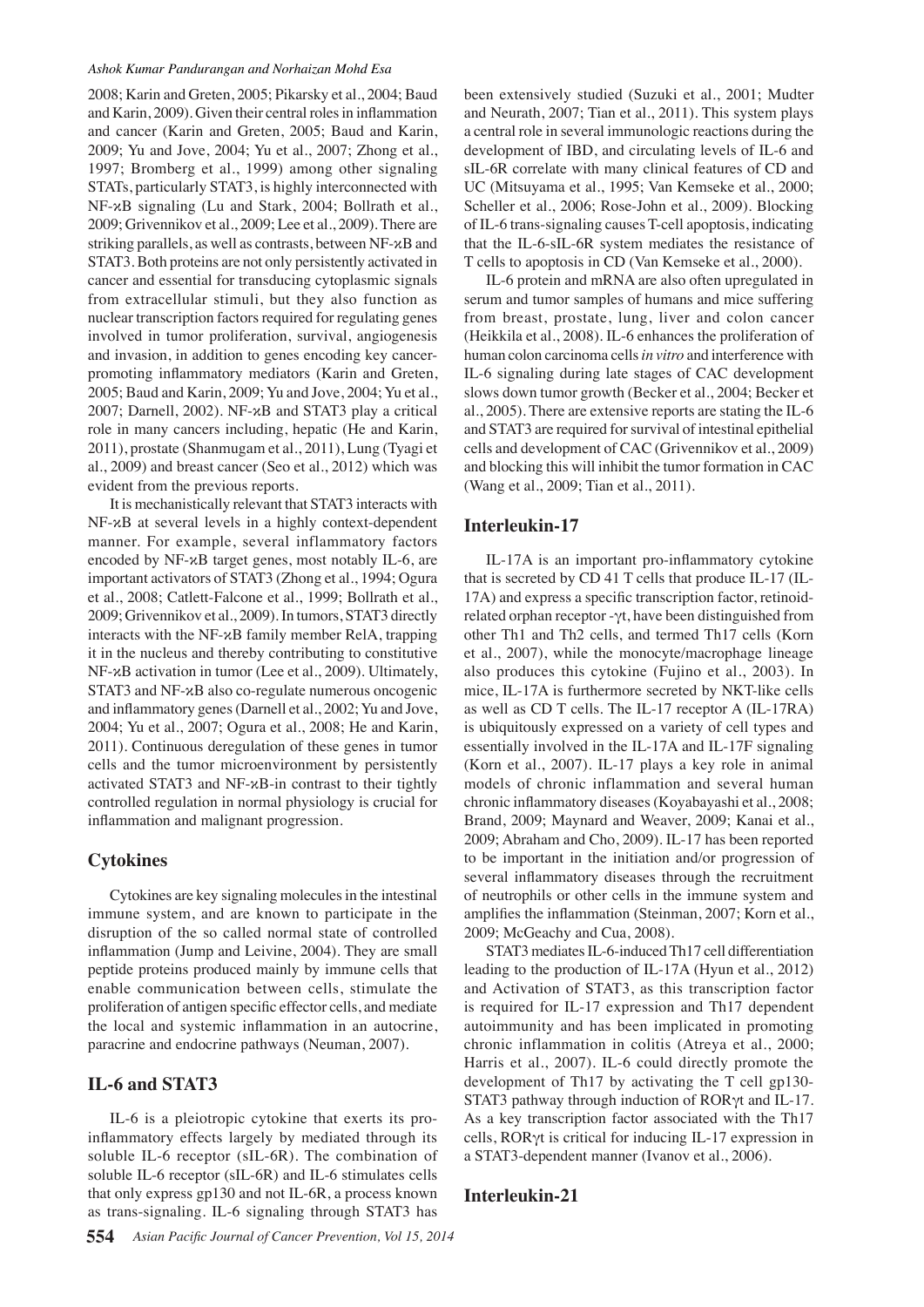IL-21 is a member of large family of cytokines and is made by a range of activated CD4+ Th cells, including Th1, Th17 and activated natural killer cells (De Nitto et al., 2010). An IL-21 protein level is elevated in the intestinal inflamed patients with CD and patients of UC as compared to normal controls (Monteleone et al., 2005). Excessive evidence supports that, elevated levels of IL-21 in the gut has deleterious consequences for the host. DSS or TNBS-induced wild-type colitis mice produce high level of IL-21; also IL-21-knockout mice are largely protected against disease in both models (Fina et al., 2008; Stolfi et al., 2011). IL-21 was highly expressed in human CRC patients and IL-21-deficient mice were resistant to CAC induced with AOM and DSS. IL-21, like IL-6 and IL-17A, is a powerful activator of the transcription factor STAT3 (Caprioli et al., 2008; Hirahara et al., 2010), which is a critical modulator of chronic inflammation (Atreya et al., 2008). Absence of IL-21 reduced STAT3 Activation and reduced the expression of Bcl-xL, a STAT3-induced anti-apoptotic protein in tumor and stromal cells (Stolfi et al., 2011).

# **PI3K/Akt/mTOR Pathway**

The serine/threonine protein kinase B (Akt) belongs to the AGC family of protein kinases. Akt consists of three homologous members known as  $PKB\alpha$  (Akt1), PKBβ (Akt2) and PKB $γ$  (Akt3). Akt is a growth factor regulated protein kinase that contains three functionally different sites: a pleckstrin homology domain, a central catalytic domain, and a C-terminal hydrophobic motif (Robertson, 2005). Binding of PI3K products to the pleckstrin homology domain results in Akt translocation to the plasma membrane where it is activated via phosphorylation by upstream kinases such as the phosphoinoside-dependent kinase 1 (PDK1). Researchers have identified some of the key roles of Akt. Among its myriad of cellular responsibilities, Akt is implicated in cellular processes such as cell survival, proliferation and growth, glucose metabolism, apoptosis, angiogenesis, transcription and migration (Scheid and Woodgett, 2003).

Recent studies support the notion that one of the major functions of Akt is to promote growth factor-mediated cell survival and to block apoptosis, as observed in most types of cancers. Akt indirectly activates mTORC1 via the phosphorylation of TSC2, this keeps TSC2 from activating Rheb; resulting in accumulation of Rheb-GTP complex. Rheb-GTP then activates mTORC1, which phosphorylates other downstream targets such as S6 kinase and 4-EBP-1. Akt substrates include Bad, Caspase 9, IKKα, NOS, TSC2, PRAS40, p27, MDM2, and GSK3β (Johnson et al., 2008). Akt mediated phosphorylation of these proteins leads to their activation or inhibition. Regulation of these substrates by Akt contributes to activation of various cellular processes.

Deregulation of mTOR signaling has been found in many cancers (Petroulakis et al., 2006). The crosstalk between STAT3 and mTOR is vital in several physiological and malignant conditions (Riemenschneider et al., 2006; Zhou et al., 2007; Kim et al., 2008; Wang et al., 2008; Thiem et al., 2013). STAT3 and mTOR are highly activated

in epithelial and tumor cells in the inflamed colon. Also mTOR acts as an upstream regulator for the activation of STAT3 in epithelial cells in the human IBD and CAC model (Deng et al., 2010). Eveolimus (a derivative of rapamycin) inhibitor of mTOR complex 1 -treated STAT3 knockout mice showed a pS6 expression similar to that of control. These above said evidences clearly emphasize the cross talk of mTOR and STAT3 signaling (Deng et al., 2010).

# **Notch Signaling**

Notch signaling is triggered through the binding of a ligand (Delta/Delta-like/Jagged/Serrate) on the membrane of one cell to a receptor (subtypes Notch1/Notch2/Notch3/ Notch4) on the membrane of the contacting cell. This causes proteolytic cleavage of Notch receptors to release the cytoplasmic tail of Notch (Notch intracellular Domain (NICD)) (Schroeter et al., 1998). NICD translocates to the nucleus and associates with CSL transcription factors (CBF1/RBPJκ/Suppressor of Hairless/Lag-1) and coactivator Mastermind to turn on transcription of target genes (Bray, 2006). The best-characterized targets of Notch are hairy/enhancer of split (HES) family of transcription factors, particularly HES1 in the intestine (Jensen et al., 200; Heitzler et al., 1996). Notch signaling was reported to deregulated in many types of cancers such as Liver (Villanueva et al., 2012; Dill et al., 2013), lung (Yang et al., 2013), prostate (Zhu et al., 2013), breast (Jin et al., 2012), and colorectal cancer (Reedjik et al., 2008). Matrix metalloproteinase-9 acts as a tumor suppressor in CAC, likely through its effect on the Notch signaling pathway. The absence of matrix metalloproteinase-9 is connected with defective Notch-1 activation, suppressed p21WAF1/Cip1 expression, and reciprocal activation of Wnt signaling and increased proliferation (Garg et al., 2010). Reports from previous studies have suggested that expression of Jagged ligands and Notch1 as well as Notch receptor activation are constant features of human colon cancers, thus application of GSIs and other anti-Notch therapeutics may benefit patients with this disease (Reedjik et al., 2008).

Notch plays a critical role in the initiation of the CRC but not progression in mice (Fre et al., 2009). The Notch signaling pathway is involved in the process of normal cell self-renewal and differentiation in a variety of tissues, and is involved in human cancer stem cells self-renewal capacity and tumorigenicity (Dontu et al., 2008; Griveniikov and Karin, 2008). It is actively involved in the stem cell growth and survival in the colon. Notch (subtypes 1, 3, 4) is considered as a downstream target gene of IL-6/STAT3 pathway. Blocking STAT3 by FLLL32 (an analog of curcumin) suppressed cancer stem-like cell growth (Lin et al., 2011).

# **Wnt/β-Catenin Pathway**

Wnt signaling pathway is essential in many biological process and their downstream effectors were shown to be conserved (Wodarz and Nusse, 1998). The vital component of the Wnt signaling is the cytoplasmic protein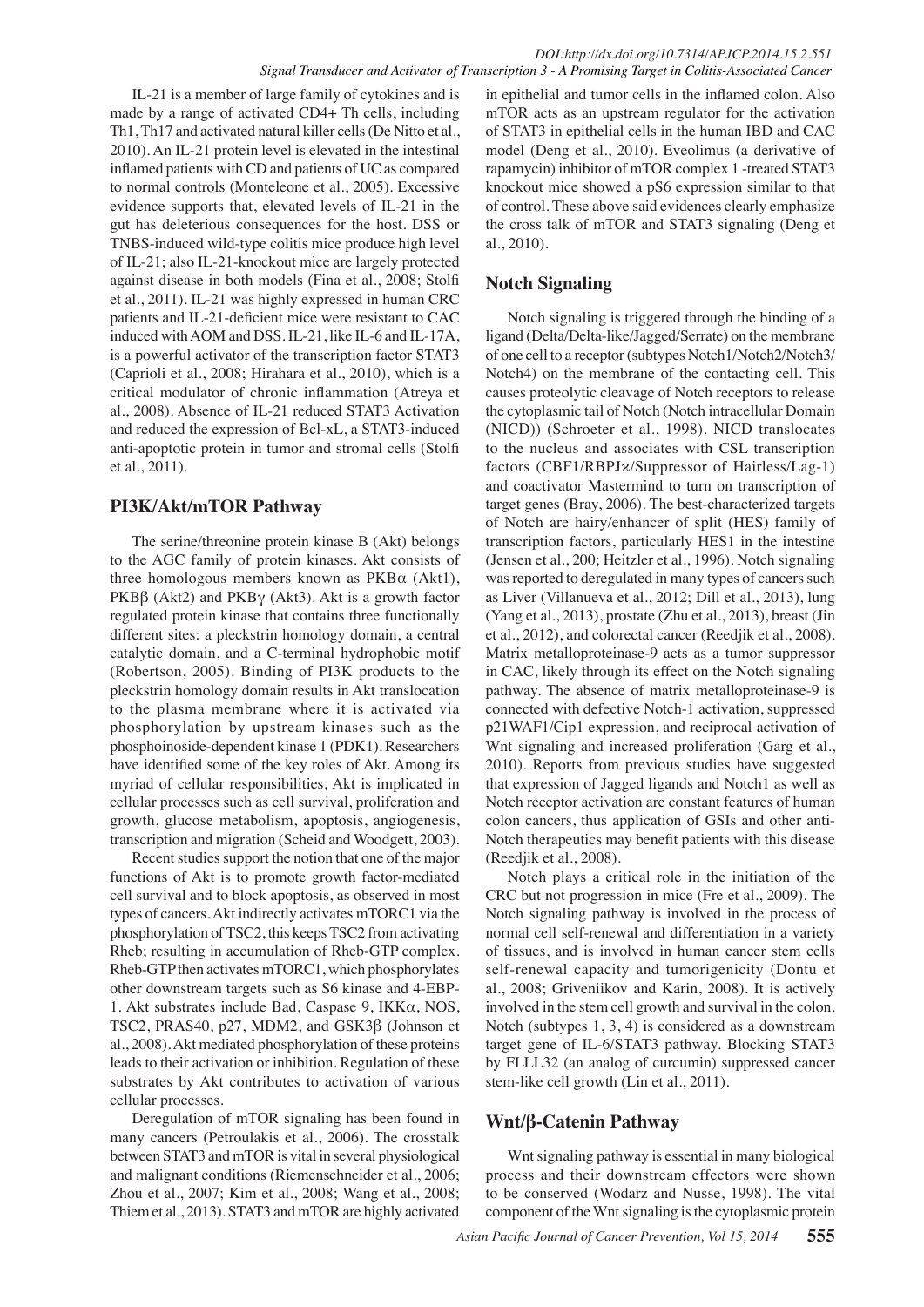*β-catenin*, which plays a critical role in the regulation of cellular proliferation in CRC. Under basal conditions, *Adenomatous polyposis coli (APC)* co-operate with GSK-3β to regulate *β-catenin* levels in the cytoplasm through phosphorylation sites in exon 3 of the *β-catenin* gene (Korinek et al., 1997; Gregorieff and Clevers, 2005). In the nucleus, the *β-catenin* protein forms a complex with the transcription factors, T cell factor (TCF) and lymphoid enhancer factor (LEF), and co-activates transcription (Korinek et al., 1997; Sparks et al., 1998). Both *c-Myc* and *cyclin D1* have been identified as targets of the *β-catenin*/ APC signaling pathway (He et al., 1998; Tetsu and McCormick, 1999). Frequent mutations of the *β-catenin* gene were found in chemically induced colon tumors in both rat and mouse carcinogenesis models (Takahashi et al., 1998; Dashwood et al., 1998; Suzui et al., 1999).

The expression of *β-catenin* was downregulated by some chemopreventive agents during chemically induced CRC and *in vitro* (Ashokkumar and Sudhandiran, 2011; Kaur et al., 2010; Shafie et al., 2013). Aberrant activation of both STAT3 and Wnt/*β-catenin* (Figure 2) often occurs in malignancies, and the two pathways regulate each other in different cancer cell lines (Armanious et al., 2010; Kawada et al., 2006; Yan et al., 2008). STAT3 and Wnt/*β-catenin* signaling is functionally associated by GSK-3β. The phosphorylated form of GSK-3β positively regulates the level of non-p-*β-catenin*. STAT3 transmits extracellular signals from the environment of the periphery of cancer tissues, and accelerates nuclear accumulation of non-p-*β-catenin* in CRC cells (Kawada et al., 2006).

## **MicroRNAs**

MicroRNAs (miRNAs or miRs) are endogenously encoded short non-coding RNAs (20-23 nt), are pivotal players in posttranscriptional gene silencing of target mRNAs. In mammals, incomplete complementarity binding of the mature miRNA to the 3'UTR of target mRNA results in target gene silencing via translational repression, or in some cases via mRNA degradation (Bartel, 2004).The robust focus on miRNA research in current years has led to an exponential growth in the number of identified miRNAs, which exceed more than 1000 in humans (Kozomara and Griffiths-Jones, 2011) and regulate over 60% of human genes (Friedman et al., 2009). Importantly, miRNAs are involved in the regulation or fine-tuning of numerous crucial biological processes commonly de-regulated in cancer, including cell proliferation, differentiation, cell-cycle and apoptosis, among others (Carthew, 2006; Lima et al., 2011). Now it is well known that miRNAs are aberrantly expressed in several forms of human cancer, including colon cancer (Sarvar et al., 2009; Iliopoulos et al., 2010; Oberg et al., 2011).

In CAC, STAT3 activation directly triggers transcription of miR-21 and miR-181b-1 during the transformation process. Remarkably, transient expression of either miR-21 or miR-181b-1 is sufficient to induce a stable transformed state, and this occurs by direct targeting of the phosphatase and tensin homolog (PTEN) and cylindromatosis (CYLD) tumor suppressor genes, respectively. The resulting inhibition of PTEN and CYLD expression leads to the activation of NF-κB, which is required to maintain the transformed state. Thus, STAT3 is not simply a downstream effector of IL-6 but, together with miR-21, miR-181b-1, PTEN, and CYLD, is part of the epigenetic switch that links inflammation to cancer (Iliopoulos et al., 2010).

On the other hand, in murine macrophages expression of miR-223 was significantly decreased during activation by lipopolysaccharide (LPS) or poly (I:C) stimulation. The inducible miR-223 down-regulation resulted in the activation of STAT3, which is directly targeted by miR-223, thus promoting the production of pro-inflammatory cytokines such as IL-6 and IL-1β, but not TNF-α. Interestingly, IL-6 was found to be a main factor in inducing the decrease in miR-223 expression after LPS stimulation, which formed a positive feedback loop to regulate IL-6 and IL-1β (Chen et al., 2012). So, STAT3 cross talks with multiple MiRs during CAC thereby promote tumorigenesis.

# **Inhibitors of STAT3**

Triptolide, a diterpenoid triepoxide from the traditional Chinese medicinal herb *Tripterygium wilfordii Hook. f*., that downregulates Rac1 and the JAK/STAT3 pathway and inhibits colitis-related colon cancer progression (Wang et al., 2009). Aspirin, a non-steroidal anti-inflammatory drug, has an ability to inhibit STAT3 activation in CAC (Tian et al., 2011). A curcumin derivative small molecule inhibits STAT3 phosphorylation and DNA binding activity and exhibits potent growth suppressive activity *in vitro* and *in vivo* model (Lin et al., 2010). Prohibitin 1 attenuates colitis associated CRC by modulating STAT3 apoptotic responses (Kathira et al., 2012). Kargl et al. (2012) reported that O-1602, an atypical cannabinoid, inhibits tumor growth in CAC through modulating the signaling of STAT3.

## **Conclusion**

CAC is considered as a major threat in developed and developing countries. The recent research is focusing on the finding of new drug targets in CAC. There number of reports stating that activated STAT3 was accumulated in tumors and surrounded tissues of human colon cancer and animal models of CAC. STAT3 play a central role in CAC, and cross talk with other oncogenic signaling pathways. Since, STAT3 play an important role in CAC, developing drugs which targets STAT3 will be worth in control of the disease.

## **References**

- Abraham C, Cho J (2009). Interleukin-23/Th17 pathways and inflammatory bowel disease. *Inflamm Bowel Dis*, **15**, 1090-100.
- Aggarwal BB, Vijayalekshmi RV, Sung B (2009). Targeting inflammatory pathways for prevention and therapy of cancer: short-term friend, long-term foe. *Clin Cancer Res*, **15**, 425-30.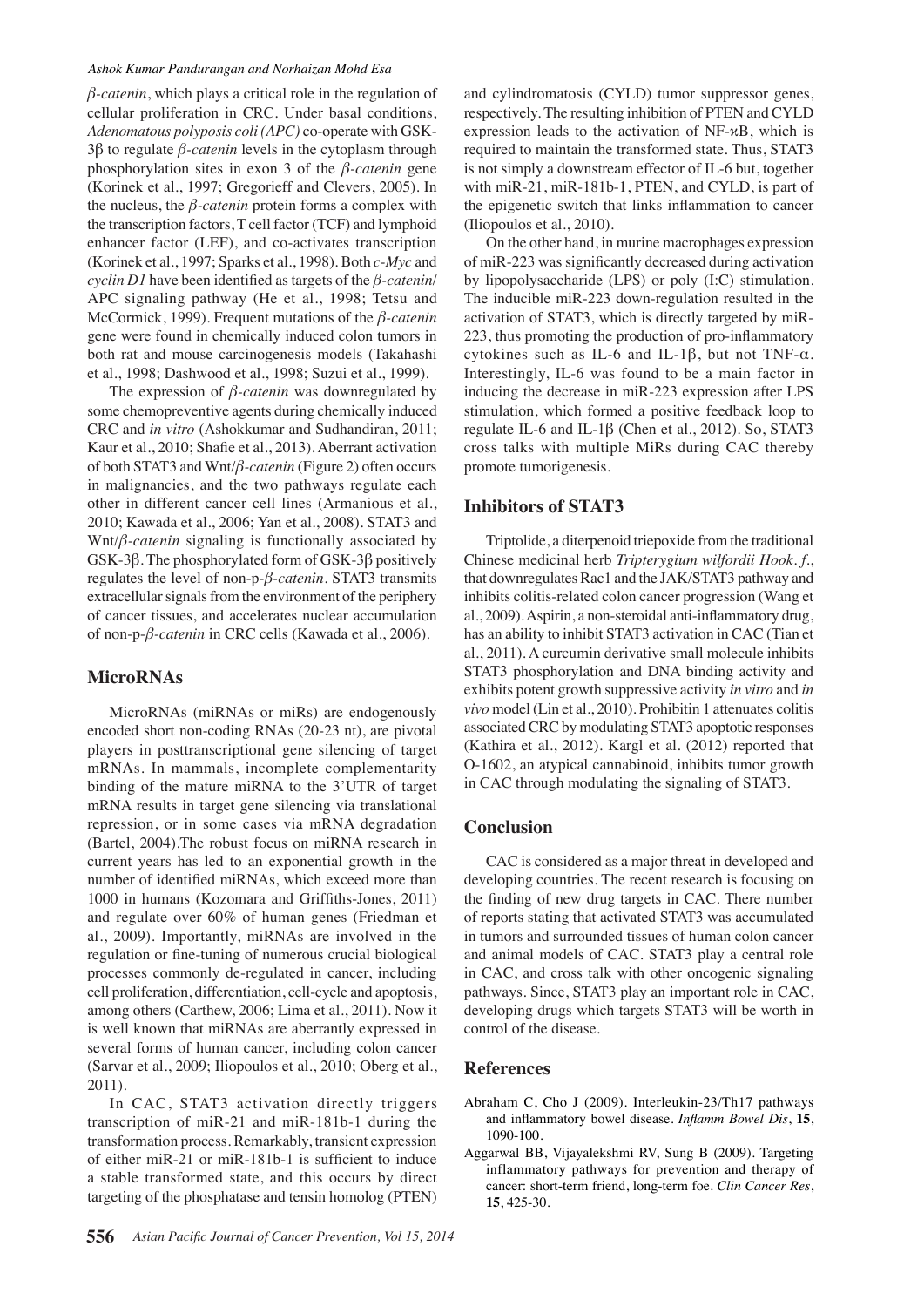#### *DOI:http://dx.doi.org/10.7314/APJCP.2014.15.2.551 Signal Transducer and Activator of Transcription 3 - A Promising Target in Colitis-Associated Cancer*

- Armanious H, Gelebart P, Mackey J, et al (2010). STAT3 upregulates the protein expression and transcriptional activity of beta-catenin in breast cancer. *Int J Clin Exp Pathol*, **3**, 654-64.
- Ashokkumar P, Sudhandiran G (2008). Protective role of luteolin on the status of lipid peroxidation and antioxidant defense against azoxymethane-induced experimental colon carcinogenesis. *Biomed Pharmacother*, **62**, 590-7.
- Ashokkumar P, Sudhandiran G (2011). Luteolin inhibits cell proliferation during Azoxymethane-induced experimental colon carcinogenesis via Wnt/ beta-catenin pathway. *Invest New Drugs*, **29**, 273-84.
- Atreya R, Mudter J, Finotto S, et al (2000). Blockade of interleukin 6 trans signaling suppresses T-cell resistance against apoptosis in chronic intestinal inflammation: evidence in crohn disease and experimental colitis in vivo. *Nat Med*, **6**, 583-8.
- Atreya R, Neurath MF (2008). Signaling molecules: the pathogenic role of the IL-6/STAT-3 trans signaling pathway in intestinal inflammation and in colonic cancer. *Curr Drug Targets*, **9**, 369-74.
- Bartel DP (2004). MicroRNAs: genomics, biogenesis, mechanism, and function. *Cell*, **116**, 281-97.
- Baud V, Karin M (2009). Is NF-kappaB a good target for cancer therapy? Hopes and pitfalls. *Nat Rev Drug Discov*, **8**, 33-40.
- Becker C, Fantini MC, Schramm C, et al (2004). TGF-beta suppresses tumor progression in colon cancer by inhibition of IL-6 trans-signaling. *Immunity*, **21**, 491-501.
- Becker C, Fantini MC, Wirtz S, et al (2005). IL-6 signaling promotes tumor growth in colorectal cancer. *Cell Cycle*, **4**, 217-20.
- Bernstein CN, Blanchard JF, Kliewer E, et al (2001). Cancer risk in patients with inflammatory bowel disease: a populationbased study. *Cancer*, **91**, 854-62.
- Bollrath J, Phesse TJ, von Burstin VA, et al (2009). gp130 mediated Stat3 activation in enterocytes regulates cell survival and cell-cycle progression during colitis-associated tumorigenesis. *Cancer Cell*, **15**, 91-102.
- Brand S (2009). Crohn's disease: Th1, Th17 or both? The change of a paradigm: new immunological and genetic insights implicate Th17 cells in the pathogenesis of Crohn's disease. *Gut*, **58**, 1152-67.
- Bray SJ (2006). Notch signalling: a simple pathway becomes complex. *Nat Rev Mol Cell Biol*, **7**, 678-89.
- Bromberg JF, Wrzeszczynska MH, Devgan G, et al (1999). Stat3 as an oncogene. *Cell*, **98**, 295-303.
- Buettner R, Mora LB, Jove R (2002). Activated STAT signaling in human tumors provides novel molecular targets for therapeutic intervention. *Clin Cancer Res*, **8**, 945-54.
- Caprioli F, Sarra M, Caruso R, et al (2008). Autocrine regulation of IL-21 production in human T lymphocytes. *J Immunol*, **180**, 1800-7.
- Carthew RW (2006). Gene regulation by microRNAs. *Curr Opin Genet Dev*, **16**, 203-8.
- Catlett-Falcone R, Landowski TH, Oshiro MM, et al (1999). Constitutive activation of Stat3 signaling confers resistance to apoptosis in human U266 myeloma cells. *Immunity*, **10**, 105-15.
- Chen Q, Wang H, Liu Y, et al (2012). Inducible microRNA-223 down-regulation promotes TLR-triggered IL-6 and IL-1beta production in macrophages by targeting STAT3. *PLoS ONE*, **7**, 42971.
- Corvinus FM, Orth C, Moriggl R, et al (2005). Persistent STAT3 activation in colon cancer is associated with enhanced cell proliferation and tumor growth. *Neoplasia*, **7**, 545-55.
- Coussens LM, Werb Z (2002). Inflammation and cancer. *Nature*, **420**, 860-7.
- Danese S, Mantovani A (2010). Inflammatory bowel disease and intestinal cancer: a paradigm of the Yin-Yang interplay between inflammation and cancer. *Oncogene*, **29**, 3313-23.
- Darnell JE, Jr (2002). Transcription factors as targets for cancer therapy. *Nat Rev Cancer*, **2**, 740-9.
- Dashwood RH, Suzui M, Nakagama H, et al (1998). High frequency of beta-catenin (ctnnb1) mutations in the colon tumors induced by two heterocyclic amines in the F344 rat. *Cancer Res*, **58**, 1127-9.
- De Nitto D, Sarra M, Pallone F, et al (2010). Interleukin-21 triggers effector cell responses in the gut. *World J Gastroenterol*, **16**, 3638-41.
- Deng L, Zhou JF, Sellers RS, et al (2010). A novel mouse model of inflammatory bowel disease links mammalian target of rapamycin-dependent hyperproliferation of colonic epithelium to inflammation-associated tumorigenesis. *Am J Pathol*, **176**, 952-67.
- Dill MT, Tornillo L, Fritzius T, et al (2013). Constitutive Notch2 signaling induces hepatic tumors in mice. *Hepatology*, **57**, 1607-19.
- Dontu G, Jackson KW, McNicholas E, et al (2004). Role of Notch signaling in cell-fate determination of human mammary stem/progenitor cells. *Breast Cancer Res*, **6**, 605-15.
- Fiala ES, Sohn OS, Hamilton SR (1987). Effects of chronic dietary ethanol on in vivo and in vitro metabolism of methylazoxymethanol and on methylazoxymethanolinduced DNA methylation in rat colon and liver. *Cancer Res*, **47**, 5939-43.
- Fina D, Sarra M, Fantini MC, et al (2008). Regulation of gut inflammation and th17 cell response by interleukin-21. *Gastroenterology*, **134**, 1038-48.
- Fre S, Pallavi SK, Huyghe M, et al (2009). Notch and Wnt signals cooperatively control cell proliferation and tumorigenesis in the intestine. *Proc Natl Acad Sci U S A*, **106**, 6309-14.
- Friedman RC, Farh KK, Burge CB, et al (2009). Most mammalian mRNAs are conserved targets of microRNAs. *Genome Res*, **19**, 92-105.
- Fujino S, Andoh A, Bamba S, et al (2003). Increased expression of interleukin 17 in inflammatory bowel disease. *Gut*, **52**, 65-70.
- Garg P, Sarma D, Jeppsson S, et al (2010). Matrix metalloproteinase-9 functions as a tumor suppressor in colitis-associated cancer. *Cancer Res*, **70**, 792-801.
- Genta RM (2003). The gastritis connection: prevention and early detection of gastric neoplasms. *J Clin Gastroenterol*, **36**, 61-2.
- Gregorieff A, Clevers H (2005). Wnt signaling in the intestinal epithelium: from endoderm to cancer. *Genes Dev*, **19**, 877-90.
- Grivennikov S, Karin E, Terzic J, et al (2009). IL-6 and Stat3 are required for survival of intestinal epithelial cells and development of colitis-associated cancer. *Cancer Cell*, **15**, 103-13.
- Grivennikov S, Karin M (2008). Autocrine IL-6 signaling: a key event in tumorigenesis? *Cancer Cell*, **13**, 7-9.
- Harris TJ, Grosso JF, Yen HR, et al (2007). Cutting edge: An in vivo requirement for STAT3 signaling in TH17 development and TH17-dependent autoimmunity. *J Immunol*, **179**, 4313- 7.
- He G, Karin M (2011). NF-kappaB and STAT3 key players in liver inflammation and cancer. *Cell Res*, **21**, 159-68.
- He TC, Sparks AB, Rago C, et al (1998). Identification of c-MYC as a target of the APC pathway. *Science*, **281**, 1509-12.
- Heikkila K, Ebrahim S, Lawlor DA (2008). Systematic review of the association between circulating interleukin-6 (IL-6) and cancer. *Eur J Cancer*, **44**, 937-945.
- Heitzler P, Bourouis M, Ruel L, et al (1996). Genes of the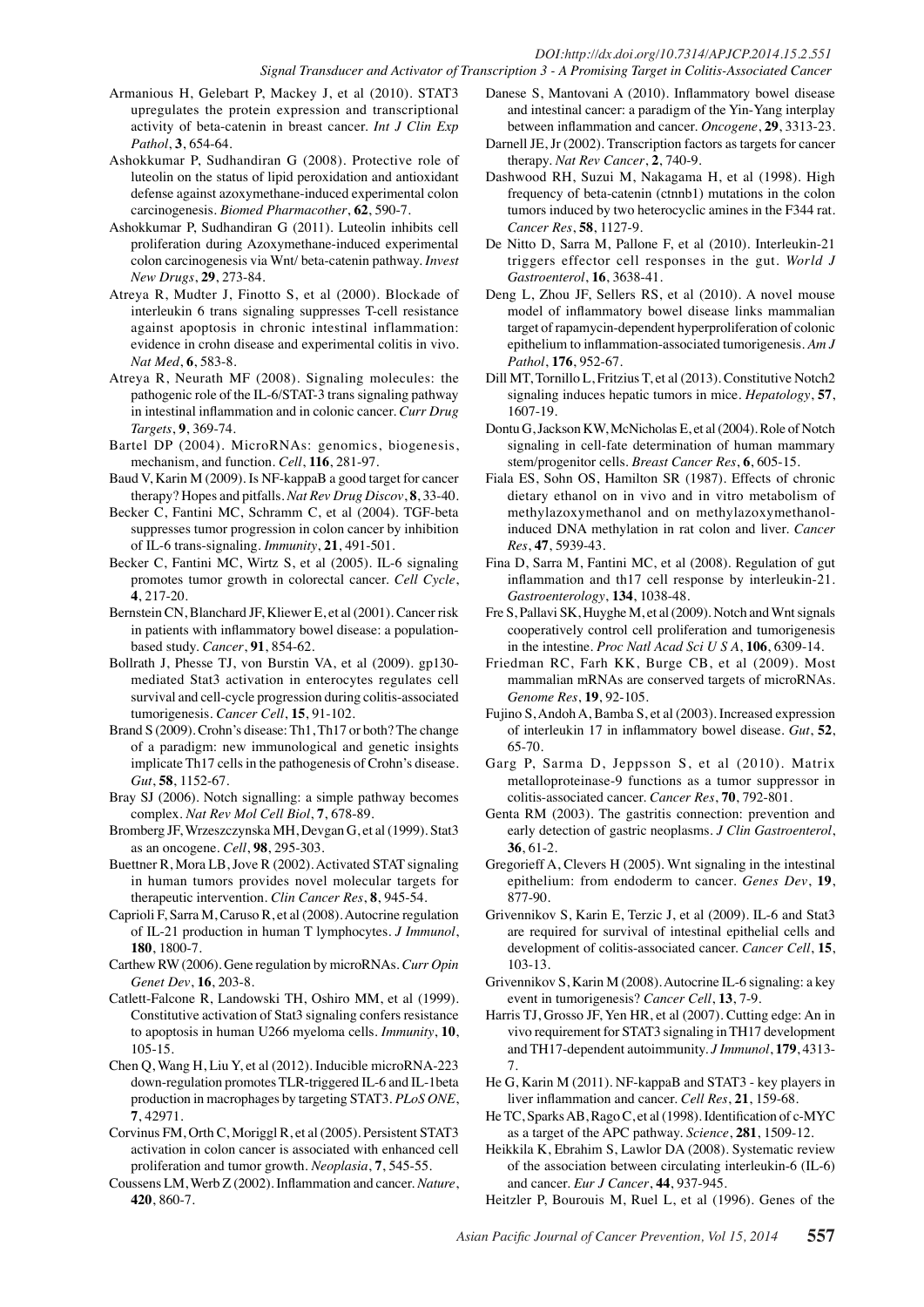Enhancer of split and achaete-scute complexes are required for a regulatory loop between Notch and Delta during lateral signalling in Drosophila. *Development*, **122**, 161-71.

- Hirahara K, Ghoreschi K, Laurence A, et al (2010). Signal transduction pathways and transcriptional regulation in Th17 cell differentiation. *Cytokine Growth Factor Rev*, **21**, 425-34.
- Hyun YS, Han DS, Lee AR, et al (2012). Role of IL-17A in the development of colitis-associated cancer. *Carcinogenesis*, **33**, 931-6.
- Iliopoulos D, Jaeger SA, Hirsch HA, et al (2010). STAT3 activation of miR-21 and miR-181b-1 via PTEN and CYLD are part of the epigenetic switch linking inflammation to cancer. *Mol Cell*, **39**, 493-506.
- Itzkowitz SH, Yio X (2004). Inflammation and cancer IV. Colorectal cancer in inflammatory bowel disease: the role of inflammation. *Am J Physiol Gastrointest Liver Physiol*, **287**, 7-17.
- Ivanov, II, McKenzie BS, Zhou L, et al (2006). The orphan nuclear receptor RORgammat directs the differentiation program of proinflammatory IL-17+ T helper cells. *Cell*, **126**, 1121-33.
- Jensen J, Pedersen EE, Galante P, et al (2000). Control of endodermal endocrine development by Hes-1. *Nat Genet*, **24**, 36-44.
- Jin S, Mutvei AP, Chivukula IV, et al (2012). Non-canonical Notch signaling activates IL-6/JAK/STAT signaling in breast tumor cells and is controlled by p53 and IKKalpha/IKKbeta. *Oncogene*, **26**, 517.
- Johnson GE, Ivanov VN, Hei TK (2008). Radiosensitization of melanoma cells through combined inhibition of protein regulators of cell survival. *Apoptosis*, **13**, 790-802.
- Jump RL, Levine AD (2004). Mechanisms of natural tolerance in the intestine: implications for inflammatory bowel disease. *Inflamm Bowel Dis*, **10**, 462-78.
- Kanai T, Nemoto Y, Kamada N, et al (2009). Homeostatic (IL-7) and effector (IL-17) cytokines as distinct but complementary target for an optimal therapeutic strategy in inflammatory bowel disease. *Curr Opin Gastroenterol*, **25**, 306-13.
- Kargl J, Haybaeck J, Stancic A, et al (2013). O-1602, an atypical cannabinoid, inhibits tumor growth in colitis-associated colon cancer through multiple mechanisms. *J Mol Med,*  **91**, 449-58.
- Karin M, Greten FR (2005). NF-kappaB: linking inflammation and immunity to cancer development and progression. *Nat Rev Immunol*, **5**, 749-759.
- Kathiria AS, Neumann WL, Rhees J, et al (2012). Prohibitin attenuates colitis-associated tumorigenesis in mice by modulating p53 and STAT3 apoptotic responses. *Cancer Res*, **72**, 5778-89.
- Kaur M, Velmurugan B, Tyagi A, et al (2010). Silibinin suppresses growth of human colorectal carcinoma SW480 cells in culture and xenograft through down-regulation of beta-catenin-dependent signaling. *Neoplasia*, **12**, 415-24.
- Kawada M, Seno H, Uenoyama Y, Set al (2006). Signal transducers and activators of transcription 3 activation is involved in nuclear accumulation of beta-catenin in colorectal cancer. *Cancer Res*, **66**, 2913-7.
- Kawanishi S, Hiraku Y, Pinlaor S, et al (2006). Oxidative and nitrative DNA damage in animals and patients with inflammatory diseases in relation to inflammation-related carcinogenesis. *Biol Chem*, **387**, 365-72.
- Kim JH, Kim JE, Liu HY, et al (2008). Regulation of interleukin-6-induced hepatic insulin resistance by mammalian target of rapamycin through the STAT3-SOCS3 pathway. *J Biol Chem*, **283**, 708-15.
- Kobayashi T, Okamoto S, Hisamatsu T, et al (2008). IL23 differentially regulates the Th1/Th17 balance in ulcerative

colitis and Crohn's disease. *Gut*, **57**, 1682-9.

- Korinek V, Barker N, Morin PJ, et al (1997). Constitutive transcriptional activation by a beta-catenin-Tcf complex in APC-/- colon carcinoma. *Science*, **275**, 1784-7.
- Korn T, Bettelli E, Oukka M, et al (2009). IL-17 and Th17 Cells. *Annu Rev Immunol*, **27**, 485-517.
- Korn T, Oukka M, Kuchroo V, et al (2007). Th17 cells: effector T cells with inflammatory properties. *Semin Immunol*, **19**, 362-71.
- 100.0 100.0 Kozomara A, Griffiths-Jones S (2011). miRBase: integrating microRNA annotation and deep-sequencing data. *Nucleic Acids Res*, **39**, 30.
- Kundu JK, Surh YJ (2008). Inflammation: gearing the journey to cancer. *Mutat Res*, **659**, 15-30.
- p-STAT3 in human colorectal adenocarcinoma and adenoma;75.0 Kusaba T, Nakayama T, Yamazumi K, et al (2005). Expression of correlation with clinicopathological factors. *J Clin Pathol*, **58**, 833-8.
- of STAT3 is a marker of poor prognosis in human colorectal<sup>50.0</sup> Kusaba T, Nakayama T, Yamazumi K, et al (2006). Activation cancer. *Oncol Rep*, **15**, 1445-51.
- 25.0 25.0 Lakatos PL, Lakatos L (2008). Risk for colorectal cancer in ulcerative colitis: changes, causes and management strategies. *World J Gastroenterol*, **14**, 3937-47.
- Lassmann S, Schuster I, Walch A, et al (2007). STAT3 mRNA and protein expression in colorectal cancer: effects on STAT3-inducible targets linked to cell survival and proliferation. *J Clin Pathol*, **60**, 173-9.
- Lee H, Herrmann A, Deng JH, et al (2009). Persistently activated Stat3 maintains constitutive NF-kappaB activity in tumors. *Cancer Cell*, **15**, 283-93.
- Lima RT, Busacca S, Almeida GM, et al (2011). MicroRNA regulation of core apoptosis pathways in cancer. *Eur J Cancer*, **47**, 163-74.
- Lin L, Deangelis S, Foust E, et al (2010). A novel small molecule inhibits STAT3 phosphorylation and DNA binding activity and exhibits potent growth suppressive activity in human cancer cells. *Mol Cancer*, **9**, 217.
- Lin L, Fuchs J, Li C, et al (2011). STAT3 signaling pathway is necessary for cell survival and tumorsphere forming capacity in ALDH(+)/CD133(+) stem cell-like human colon cancer cells. *Biochem Biophys Res Commun*, **416**, 246-51.
- Lu T, Stark GR (2004). Cytokine overexpression and constitutive NFkappaB in cancer. *Cell Cycle*, **3**, 1114-7.
- Mantovani A, Allavena P, Sica A, et al (2008). Cancer-related inflammation. *Nature*, **454**, 436-44.
- Maynard CL, Weaver CT (2009). Intestinal effector T cells in health and disease. *Immunity*, **31**, 389-400.
- McGeachy MJ, Cua DJ (2008). Th17 cell differentiation: the long and winding road. *Immunity*, **28**, 445-53.
- McKay CJ, Glen P, McMillan DC (2008). Chronic inflammation and pancreatic cancer. *Best Pract Res Clin Gastroenterol*, **22**, 65-73.
- Mitsuyama K, Toyonaga A, Sasaki E, et al (1995). Soluble interleukin-6 receptors in inflammatory bowel disease: relation to circulating interleukin-6. *Gut*, **36**, 45-9.
- Monteleone G, Monteleone I, Fina D, et al (2005). Interleukin-21 enhances T-helper cell type I signaling and interferongamma production in Crohn's disease. *Gastroenterology*, **128**, 687-94.
- Mudter J, Neurath MF (2007). IL-6 signaling in inflammatory bowel disease: pathophysiological role and clinical relevance. *Inflamm Bowel Dis*, **13**, 1016-23.
- Neuman MG (2007). Immune dysfunction in inflammatory bowel disease. *Transl Res*, **149**, 173-86.
- Oberg AL, French AJ, Sarver AL, et al (2011). miRNA expression in colon polyps provides evidence for a multihit

**46.8 56.3 46.856.3**

**20.3 6.3 10.1**

0 0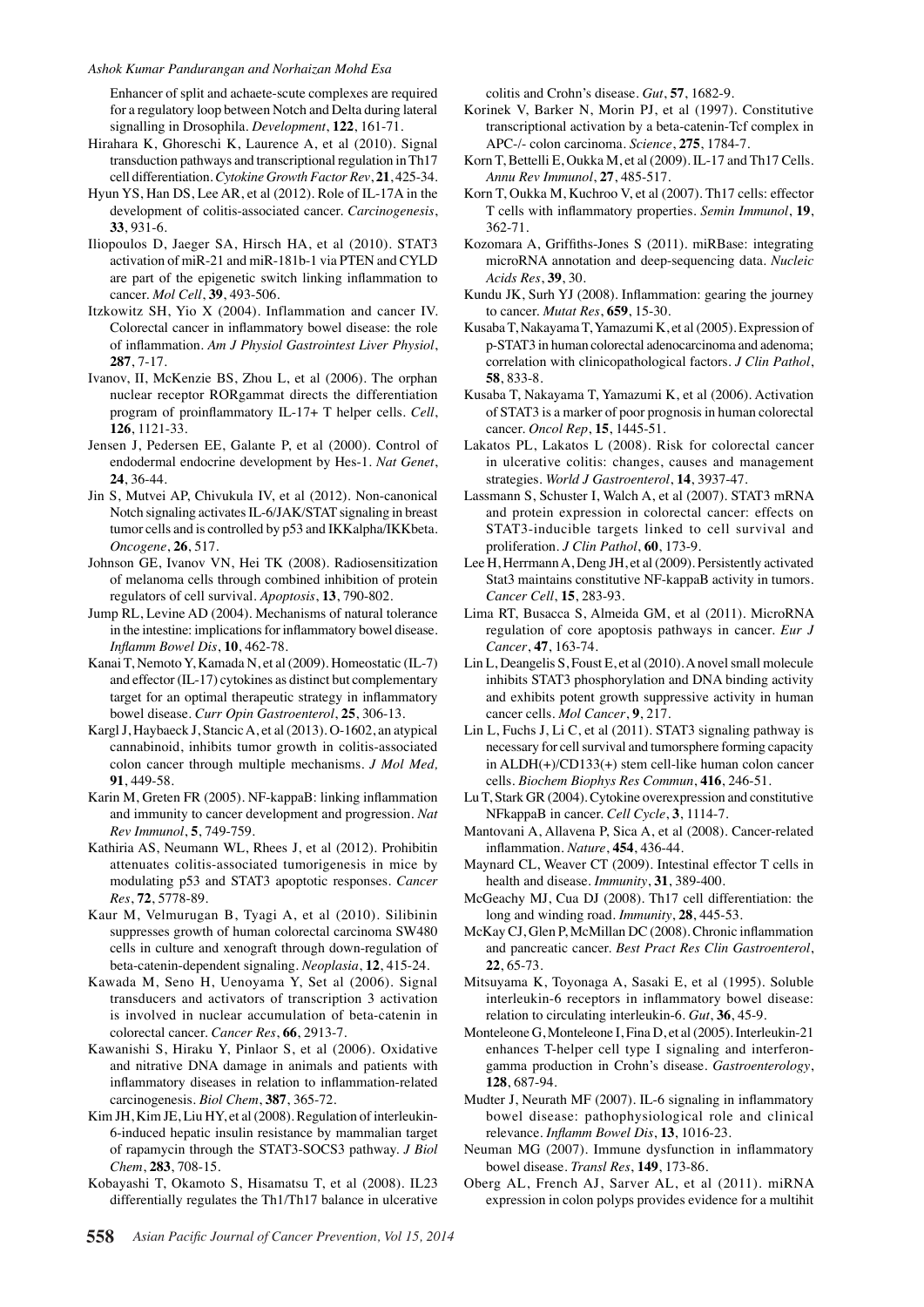model of colon cancer. *PLoS ONE*, **6**, 620465.

- Ogura H, Murakami M, Okuyama Y, et al (2008). Interleukin-17 promotes autoimmunity by triggering a positive-feedback loop via interleukin-6 induction. *Immunity*, **29**, 628-36.
- Okayasu I, Ohkusa T, Kajiura K, et al (1996). Promotion of colorectal neoplasia in experimental murine ulcerative colitis. *Gut*, **39**, 87-92.
- Pandurangan AK (2013). Potential Targets for Prevention of Colorectal Cancer: a Focus on PI3K/Akt/mTOR and Wnt Pathways. *Asian Pac J Cancer Prev*, **14**, 2201-5.
- Pandurangan AK, Ananda Sadagopan SK, Dharmalingam P et al (2013). Luteolin, a bioflavonoid inhibits Azoxymethaneinduced colorectal cancer through Nrf2 signaling. *Toxicol Mech Methods*, **24**, 13-20.
- Pandurangan AK, Dharmalingam P, Ananda Sadagopan SK, et al (2012). Effect of luteolin on the levels of glycoproteins during azoxymethane-induced colon carcinogenesis in mice. *Asian Pac J Cancer Prev*, **13**, 1569-73.
- Petroulakis E, Mamane Y, Le Bacquer O,et al (2006). mTOR signaling: implications for cancer and anticancer therapy. *Br J Cancer*, **94**, 195-9.
- Pikarsky E, Porat RM, Stein I, et al (2004). NF-kappaB functions as a tumour promoter in inflammation-associated cancer. *Nature*, **431**, 461-6.
- Reddy BS (2004). Studies with the azoxymethane-rat preclinical model for assessing colon tumor development and chemoprevention. *Environ Mol Mutagen*, **44**, 26-35.
- Reedijk M, Odorcic S, Zhang H, et al (2008). Activation of Notch signaling in human colon adenocarcinoma. *Int J Oncol*, **33**, 1223-9.
- Riemenschneider MJ, Betensky RA, Pasedag SM, et al (2006). AKT activation in human glioblastomas enhances proliferation via TSC2 and S6 kinase signaling. *Cancer Res*, **66**, 5618-23.
- Robertson GP (2005). Functional and therapeutic significance of Akt deregulation in malignant melanoma. *Cancer Metastasis Rev*, **24**, 273-85.
- Rose-John S, Mitsuyama K, Matsumoto S, et al (2009). Interleukin-6 trans-signaling and colonic cancer associated with inflammatory bowel disease. *Curr Pharm Des*, **15**, 2095-103.
- Rubie C, Frick VO, Pfeil S, et al (2007). Correlation of IL-8 with induction, progression and metastatic potential of colorectal cancer. *World J Gastroenterol*, **13**, 4996-5002.
- Sakamoto K, Maeda S, Hikiba Y, et al (2009). Constitutive NF-kappaB activation in colorectal carcinoma plays a key role in angiogenesis, promoting tumor growth. *Clin Cancer Res*, **15**, 2248-58.
- Sartor RB (2006). Mechanisms of disease: pathogenesis of Crohn's disease and ulcerative colitis. *Nat Clin Pract Gastroenterol Hepatol*, **3**, 390-407.
- Sarver AL, French AJ, Borralho PM, et al (2009). Human colon cancer profiles show differential microRNA expression depending on mismatch repair status and are characteristic of undifferentiated proliferative states. *BMC Cancer*, **9**, 401.
- Scheid MP, Woodgett JR (2003). Unravelling the activation mechanisms of protein kinase B/Akt. *FEBS Lett*, **546**, 108-12.
- Scheller J, Ohnesorge N, Rose-John S (2006). Interleukin-6 trans-signalling in chronic inflammation and cancer. *Scand J Immunol*, **63**, 321-9.
- Schottelius AJ, Dinter H (2006). Cytokines, NF-kappaB, microenvironment, intestinal inflammation and cancer. *Cancer Treat Res*, **130**, 67-87.
- Schroeter EH, Kisslinger JA, Kopan Rn (1998). Notch-1 signalling requires ligand-induced proteolytic release of intracellular domain. *Nature*, **393**, 382-6.
- Seidelin JB, Nielsen OH (2005). Continuous cytokine exposure of colonic epithelial cells induces DNA damage. *Eur J Gastroenterol Hepatol*, **17**, 363-9.
- Seo HS, Choi HS, Kim SR, et al (2012). Apigenin induces apoptosis via extrinsic pathway, inducing p53 and inhibiting STAT3 and NFkappaB signaling in HER2-overexpressing breast cancer cells. *Mol Cell Biochem*, **366**, 319-34.
- Shafie NH, Mohd Esa N, Ithnin H, et al (2013). Prophylactic Inositol Hexaphosphate (IP6) inhibits colon cancer through involvement of Wnt/β-catenin and COX-2 pathway. *BioMed Res Int*, **2013**, 681027.
- Shanmugam MK, Rajendran P, Li F, et al (2011). Ursolic acid inhibits multiple cell survival pathways leading to suppression of growth of prostate cancer xenograft in nude mice. *J Mol Med*, **89**, 713-27.
- Sheng H, Shao J, Williams CS, et al (1998). Nuclear translocation of beta-catenin in hereditary and carcinogen-induced intestinal adenomas. *Carcinogenesis*, **19**, 543-9.
- Sohn OS, Ishizaki H, Yang CS, et al (1991). Metabolism of azoxymethane, methylazoxymethanol and N-nitrosodimethylamine by cytochrome P450IIE1. *Carcinogenesis*, **12**, 127-31.
- Solinas G, Marchesi F, Garlanda C, et al (2010). Inflammationmediated promotion of invasion and metastasis. *Cancer Metastasis Rev*, **29**, 243-8.
- Sparks AB, Morin PJ, Vogelstein B, et al (1998). Mutational analysis of the APC/beta-catenin/Tcf pathway in colorectal cancer. *Cancer Res*, **58**, 1130-4.
- Steinman L (2007). A brief history of T(H)17, the first major revision in the T(H)1/T(H)2 hypothesis of T cell-mediated tissue damage. *Nat Med*, **13**, 139-45.
- Stolfi C, Rizzo A, Franze E, et al (2011). Involvement of interleukin-21 in the regulation of colitis-associated colon cancer. *J Exp Med*, **208**, 2279-90.
- Suzui M, Ushijima T, Dashwood RH, et al (1999). Frequent mutations of the rat beta-catenin gene in colon cancers induced by methylazoxymethanol acetate plus 1-hydroxyanthraquinone. *Mol Carcinog*, **24**, 232-7.
- Suzuki A, Hanada T, Mitsuyama K, et al (2001). CIS3/SOCS3/ SSI3 plays a negative regulatory role in STAT3 activation and intestinal inflammation. *J Exp Med*, **193**, 471-81.
- Takahashi M, Fukuda K, Sugimura T, et al (1998). Beta-catenin is frequently mutated and demonstrates altered cellular location in azoxymethane-induced rat colon tumors. *Cancer Res*, **58**, 42-6.
- Tenesa A, Dunlop MG (2009). New insights into the aetiology of colorectal cancer from genome-wide association studies. *Nat Rev Genet*, **10**, 353-8.
- Tetsu O, McCormick F (1999). Beta-catenin regulates expression of cyclin D1 in colon carcinoma cells. *Nature*, **398**, 422-6.
- Thiem S, Pierce TP, Palmieri M, et al (2013). mTORC1 inhibition restricts inflammation-associated gastrointestinal tumorigenesis in mice. *J Clin Invest*, **123**, 767-81.
- Tian Y, Ye Y, Gao W, et al (2011). Aspirin promotes apoptosis in a murine model of colorectal cancer by mechanisms involving downregulation of IL-6-STAT3 signaling pathway. *Int J Colorectal Dis*, **26**, 13-22.
- Tyagi A, Singh RP, Ramasamy K, et al (2009). Growth inhibition and regression of lung tumors by silibinin: modulation of angiogenesis by macrophage-associated cytokines and nuclear factor-kappaB and signal transducers and activators of transcription 3. *Cancer Prev Res*, **2**, 74-83.
- Ullman TA, Itzkowitz SH (2011). Intestinal inflammation and cancer. *Gastroenterology*, **140**, 1807-16.
- Van Kemseke C, Belaiche J, Louis E (2000). Frequently relapsing Crohn's disease is characterized by persistent elevation in interleukin-6 and soluble interleukin-2 receptor serum levels